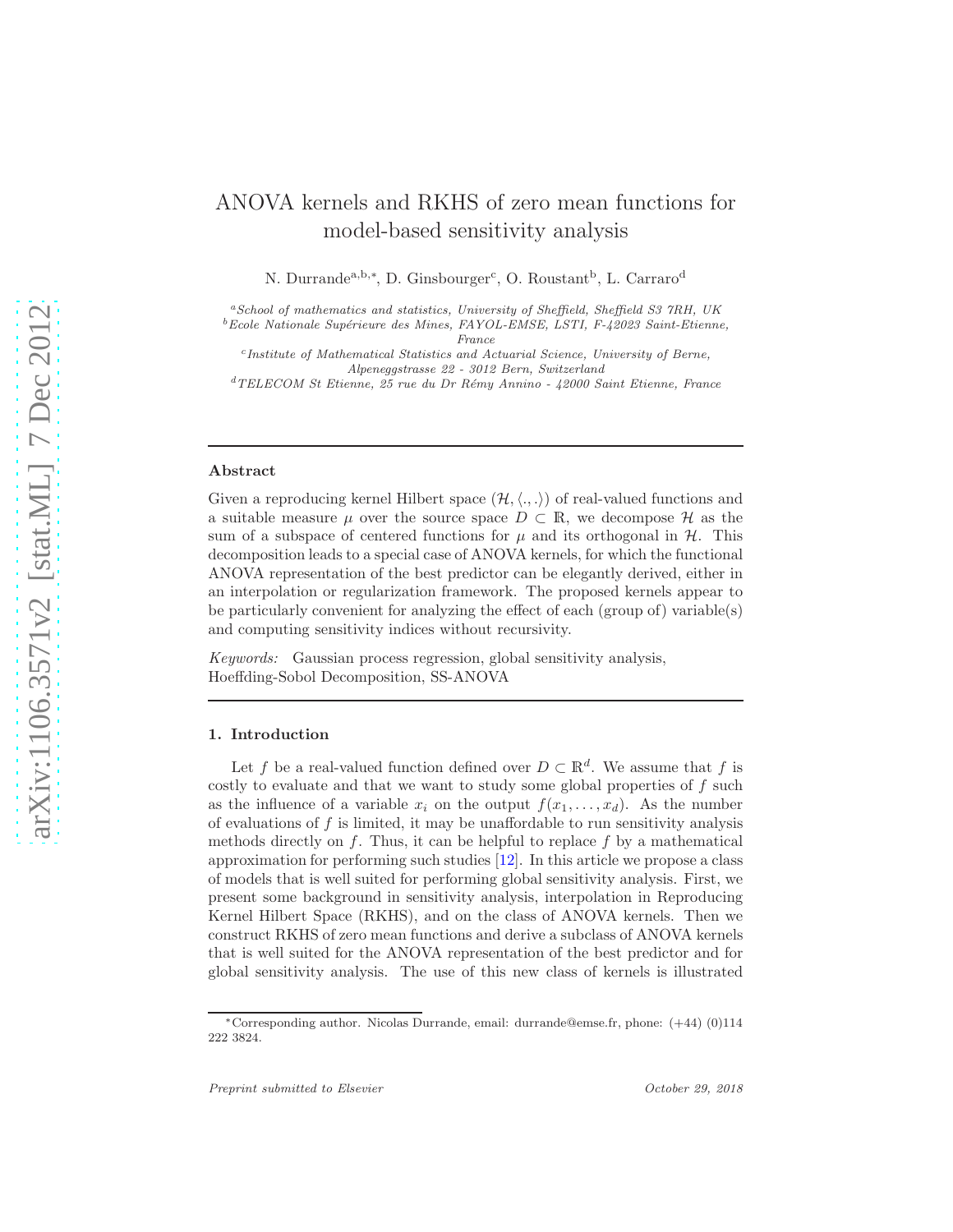throughout the article on classical test functions from the sensitivity analysis literature.

# 1.1. Sensitivity analysis

The purpose of global sensitivity analysis is to describe the inner structure of f and to analyse the influence of each variable or group of variables on  $f$  [\[15](#page-16-1)]. A traditional approach is to study the variance of  $f(\mathbf{X})$  where **X** is a random vector over D. Hereafter, we assume that  $f \in L^2(D, \mu)$ , where  $D = D_1 \times \cdots \times D_d$  is a Cartesian product space of sets  $D_i \subset \mathbb{R}$  and where  $\mu = \mu_1 \otimes \cdots \otimes \mu_d$  is a product of probability measures over  $D_i$ . The measure  $\mu$  describes the variability of the inputs and we define **X** as a random vector with probability distribution  $\mu$ . Note that although this framework is often considered in sensitivity analysis, the product structure of  $\mu$  implies that the components of **X** are independent.

For  $d = 1$ , any  $g \in L^2(D, \mu)$  can be decomposed as a sum of a constant plus a zero mean function [\[8\]](#page-16-2),

$$
g = \int_D g(s) d\mu(s) + \left(g - \int_D g(s) d\mu(s)\right).
$$

The two elements of this decomposition are orthogonal for the usual  $L^2$  scalar product so we have a geometric decomposition of  $L^2(D, \mu)$ :

$$
L^{2}(D,\mu) = L_{1}^{2}(D,\mu) \stackrel{\perp}{\oplus} L_{0}^{2}(D,\mu)
$$
 (1)

<span id="page-1-0"></span>where  $L_1^2(D,\mu)$  denotes the subspace of constant functions and  $L_0^2(D,\mu)$  the subspace of zero mean functions:  $L_0^2(D,\mu) = \{g \in L^2(D,\mu) : \int_D g(s) d\mu(s) = 0\}.$ 

Similarly, if  $d > 1$ , the space  $L^2(D, \mu)$  has a tensor product structure [\[10\]](#page-16-3)

$$
L^{2}(D,\mu) = \bigotimes_{i=1}^{d} L^{2}(D_{i},\mu_{i}).
$$
\n(2)

Using Eq. [1](#page-1-0) and the notation  $L_B^2(D,\mu) = \bigotimes_{i=1}^d L_{B_i}^2(D_i,\mu_i)$  for  $B \in \{0,1\}^d$  we obtain

$$
L^{2}(D,\mu) = \bigotimes_{i=1}^{d} \left( L_{1}^{2}(D_{i},\mu_{i}) \stackrel{\perp}{\oplus} L_{0}^{2}(D_{i},\mu_{i}) \right) = \bigoplus_{B \in \{0,1\}^{d}}^{L} L_{B}^{2}(D,\mu). \tag{3}
$$

A key property is that two subspaces  $L_B^2$  and  $L_{B'}^2$  are orthogonal whenever  $B \neq B'$ . Given an arbitrary function  $f \in L^2(D, \mu)$ , the orthogonal projection of f onto those subspaces leads to the functional ANOVA representation  $[7, 17]$  $[7, 17]$ (or Hoeffding-Sobol decomposition) of  $f$  into main effects and interactions:

<span id="page-1-1"></span>
$$
f(\mathbf{x}) = f_0 + \sum_{i=1}^d f_i(x_i) + \sum_{i < j} f_{i,j}(x_i, x_j) + \dots + f_{1,\dots,d}(\mathbf{x}),\tag{4}
$$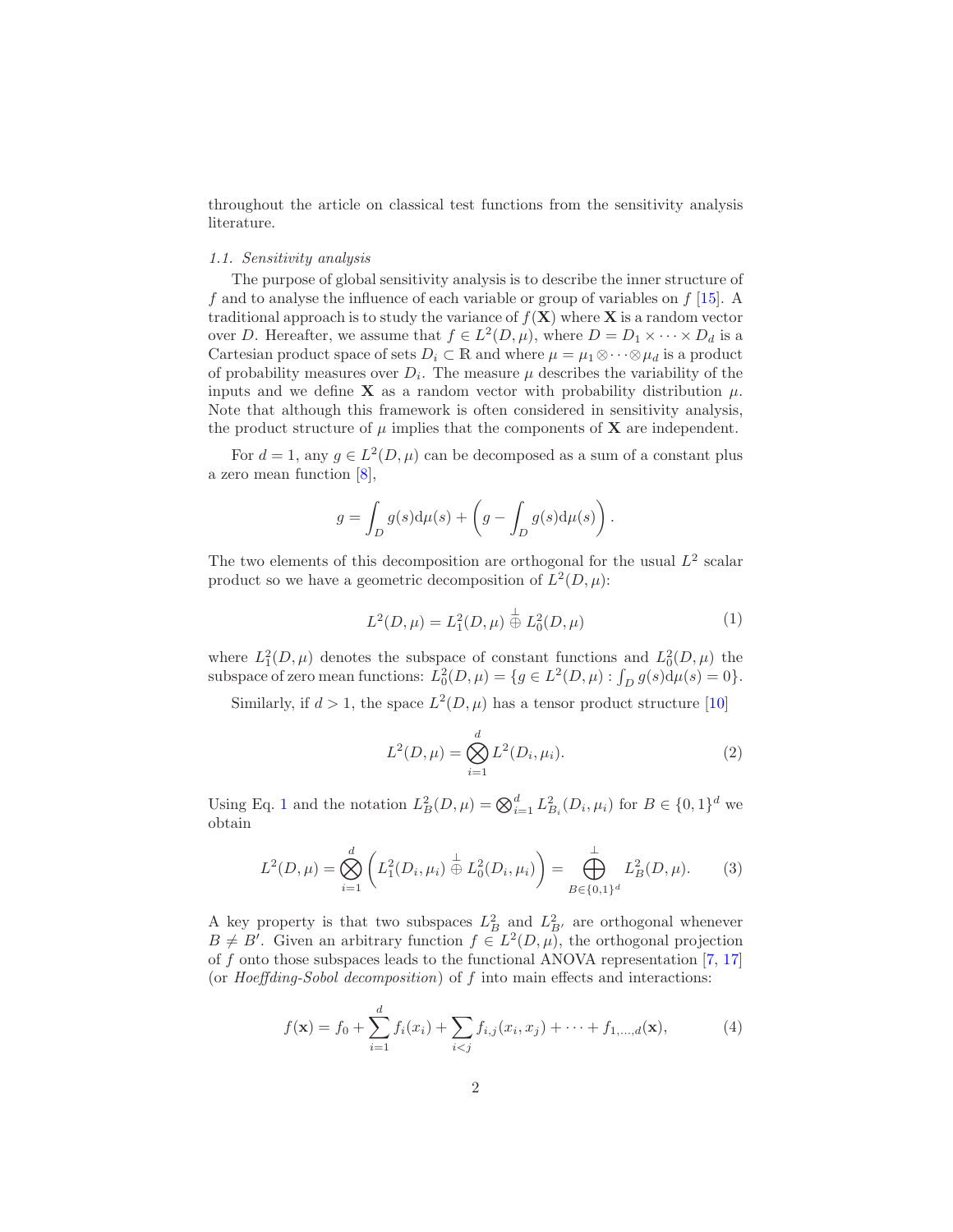where  $f_0$  is the orthogonal projection of f onto the space of constant functions  $L^2_{\{0\}^d}(D,\mu)$  and where  $f_I$   $(I \subset \{1,\ldots,d\})$  is the orthogonal projection of f onto  $L^2_{ind(I)}(D,\mu)$  with  $ind(I)_i = 1$  if  $i \in I$  and  $ind(I)_i = 0$  if  $i \notin I$ . By construction, the integral of  $f_I$  with respect to any of the variables indexed by  $i \in I$  is zero. This decomposition gives an insight into the influence of each set of variables  $\mathbf{x}_I = \{x_i, i \in I\}$  on f. For the constant term, the main effects, and the two-factor interactions, one gets the classical expressions [\[8](#page-16-2)]:

<span id="page-2-0"></span>
$$
f_0 = \int_D f(\mathbf{x}) d\mu(\mathbf{x})
$$
  
\n
$$
f_i(x_i) = \int_{D_{-i}} f(\mathbf{x}) d\mu_{-i}(\mathbf{x}_{-i}) - f_0
$$
  
\n
$$
f_{i,j}(x_i, x_j) = \int_{D_{-\{i,j\}}} f(\mathbf{x}) d\mu_{-\{i,j\}}(\mathbf{x}_{-\{i,j\}}) - f_i(x_i) - f_j(x_j) - f_0
$$
\n(5)

with the notations  $D_{-I} = \prod_{i \notin I} D_i$  and  $\mu_{-I} = \bigotimes_{i \notin I} \mu_i$ . As one can see from Eq. [5,](#page-2-0) the calculation of any  $f_I$  requires having recursively computed all the  $f_J$ 's for  $J \subset I$ , which makes it cumbersome (if not practically impossible) to get high order interactions.

Recall the random vector **X** with distribution  $\mu$ .  $L^2(D, \mu)$ -orthogonality between any two terms of the decomposition implies that the variance of the random variable  $f(\mathbf{X})$  can be decomposed as

$$
\text{var}(f(\mathbf{X})) = \sum_{i=1}^{d} \text{var}(f_i(X_i)) + \sum_{i < j} \text{var}(f_{i,j}(\mathbf{X}_{i,j})) + \dots + \text{var}(f_{1,\dots,d}(\mathbf{X})). \tag{6}
$$

For the subsets  $I \subset \{1, \ldots, d\}$ , the global sensitivity indices  $S_I$  (also called Sobol indices) are then defined as

$$
S_I = \frac{\text{var}(f_I(\mathbf{X}_I))}{\text{var}(f(\mathbf{X}))}.
$$
\n(7)

 $S_I$  represents the proportion of variance of  $f(\mathbf{X})$  explained by the interaction between the variables indexed by  $I$ . The knowledge of the indices  $S_I$  is very helpful for understanding the influence of the inputs, but the computation of the  $f_I$ 's is cumbersome when evaluation of f is costly since they rely on the computation of the integrals of Eq. [5.](#page-2-0) Following [\[12](#page-16-0)], it can then be advantageous to perform the sensitivity analysis on a surrogate model  $m$  approximating f.

#### 1.2. Optimal approximation in RKHS

The class of functional approximation techniques considered in this work, commonly referred to as Kriging or Gaussian process regression in contemporary statistical learning settings, can be seen as methods of optimal interpolation in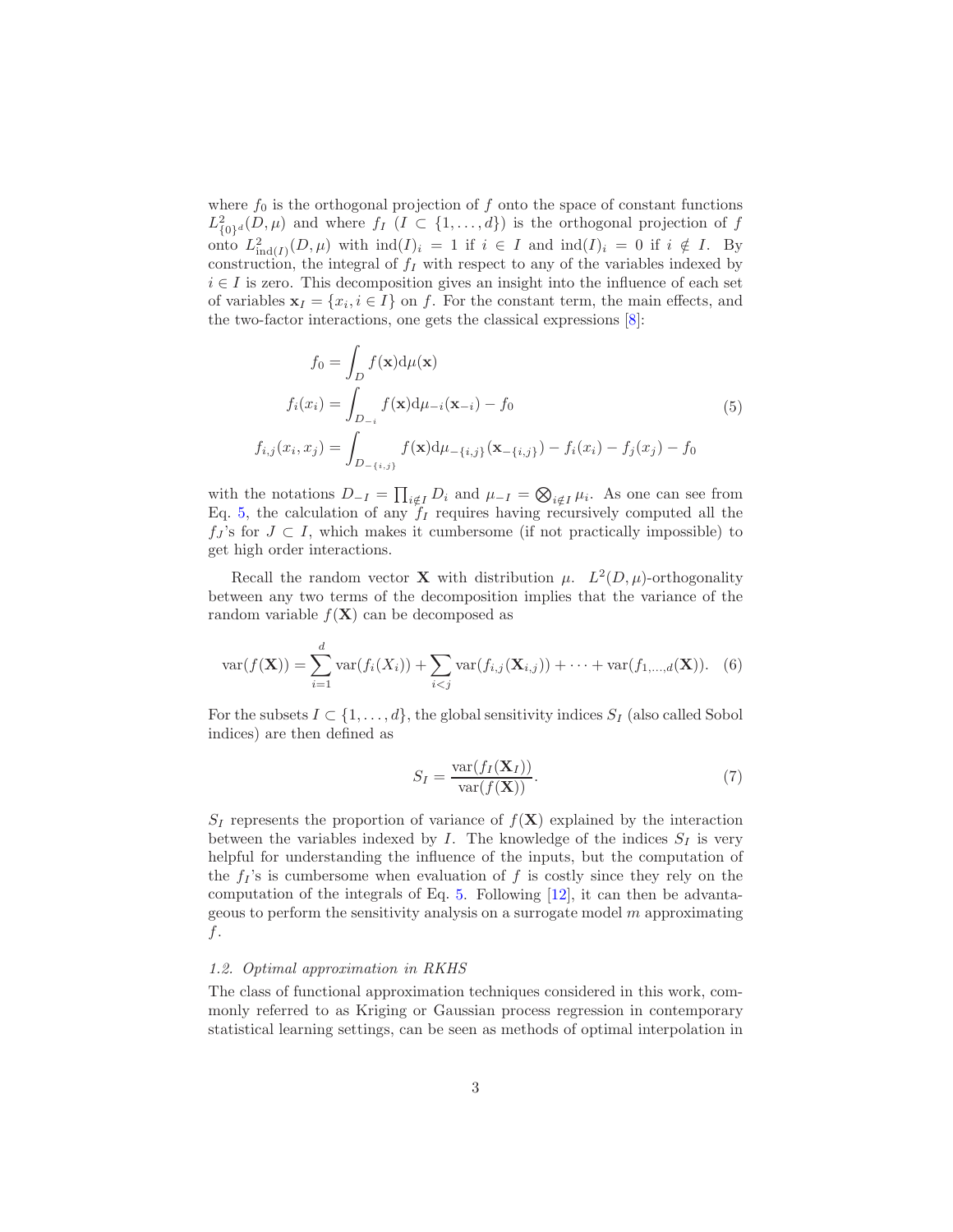RKHS. f is here assumed to be known at a set of points  $\mathcal{X} = \{X_1, \ldots, X_n\}$  with  $X_i \in D$ . Given a RKHS H of real-valued functions over D with reproducing kernel  $K(.,.),$  we want to select a function of H that is a good approximation of f. Two options are usually considered [\[13](#page-16-6)]: the first one is to solve an interpolation problem, and the second a regularization problem.

The interpolation approach consists of finding a function  $h \in \mathcal{H}$  that satisfies  $h(\mathcal{X}_i) = f(\mathcal{X}_i)$  for  $i = 1, \ldots, n$  (for which we will use the vectorial notation  $h(\mathcal{X}) = f(\mathcal{X})$ . As there might be an infinite number of function of H that satisfy this criterion, the optimal interpolator is defined as [\[13\]](#page-16-6):

$$
m(\mathbf{x}) = \underset{h \in \mathcal{H}}{\operatorname{argmin}} \left( ||h||_{\mathcal{H}} : h(\mathcal{X}) = f(\mathcal{X}) \right). \tag{8}
$$

When the Gram matrix K of general term  $K_{i,j} = K(\mathcal{X}_i, \mathcal{X}_j)$  is invertible, we obtain

<span id="page-3-0"></span>
$$
m(\mathbf{x}) = \mathbf{k}(\mathbf{x})^t \mathbf{K}^{-1} \mathbf{F}
$$
\n(9)

where  $\mathbf{F} = f(\mathcal{X})$  is the column vector of observations and  $\mathbf{k}(.)$  is the column vector of functions  $(K(\mathcal{X}_i, .))_{1 \leq i \leq n}$ .

For the regularization approach, the best predictor  $\tilde{m}$  is defined to be the minimizer of:

$$
\sum_{i=1}^{n} (h(\mathcal{X}_i) - F_i)^2 + \lambda ||h||_{\mathcal{H}}^2,
$$
\n(10)

where the parameter  $\lambda$  is a positive number tuning the trade-off between the norm of  $\tilde{m}$  and the distance to the observations. The solution of this minimization problem is

<span id="page-3-1"></span>
$$
\tilde{m}(\mathbf{x}) = \mathbf{k}(\mathbf{x})^t (\mathbf{K} + \lambda \mathbf{I})^{-1} \mathbf{F}.
$$
\n(11)

From the probabilistic point of view, the regularization corresponds to approximating f based on noisy observations :  $f_{obs}(\mathcal{X}_i) = f(\mathcal{X}_i) + \varepsilon_i$  where the  $\varepsilon_i$  are independent random variables with distribution  $\mathcal{N}(0, \lambda)$  [\[13\]](#page-16-6).

As it appears in Eqs [9](#page-3-0) and [11,](#page-3-1) m and  $\tilde{m}$  are a linear combinations of the  $K(\mathcal{X}_i, \cdot)$ . These basis functions and the influence of the parameter  $\lambda$  are illustrated in Figure [1](#page-4-0) on a toy example for two popular kernels:

<span id="page-3-2"></span>
$$
k_b(x, y) = min(x, y)
$$
 and  $k_g(x, y) = exp(-(x - y)^2)$ , (12)

known respectively as the Brownian and the Gaussian covariance kernels.

The interpolation problem can be seen as a particular case of a regularization problem where  $\lambda \to 0$  [\[8\]](#page-16-2). For the sake of clarity, we focus hereafter on the best interpolator m. However the general case of the regularization framework is addressed in Section [4.](#page-13-0)

The kernel K can be any symmetric positive definite  $(s.p.d.)$  function [\[19\]](#page-17-0) and it has to be chosen in practice. It is customary to arbitrarily select  $K$ from usual s.p.d. functions (e.g. Matérn, or power-exponential kernel families)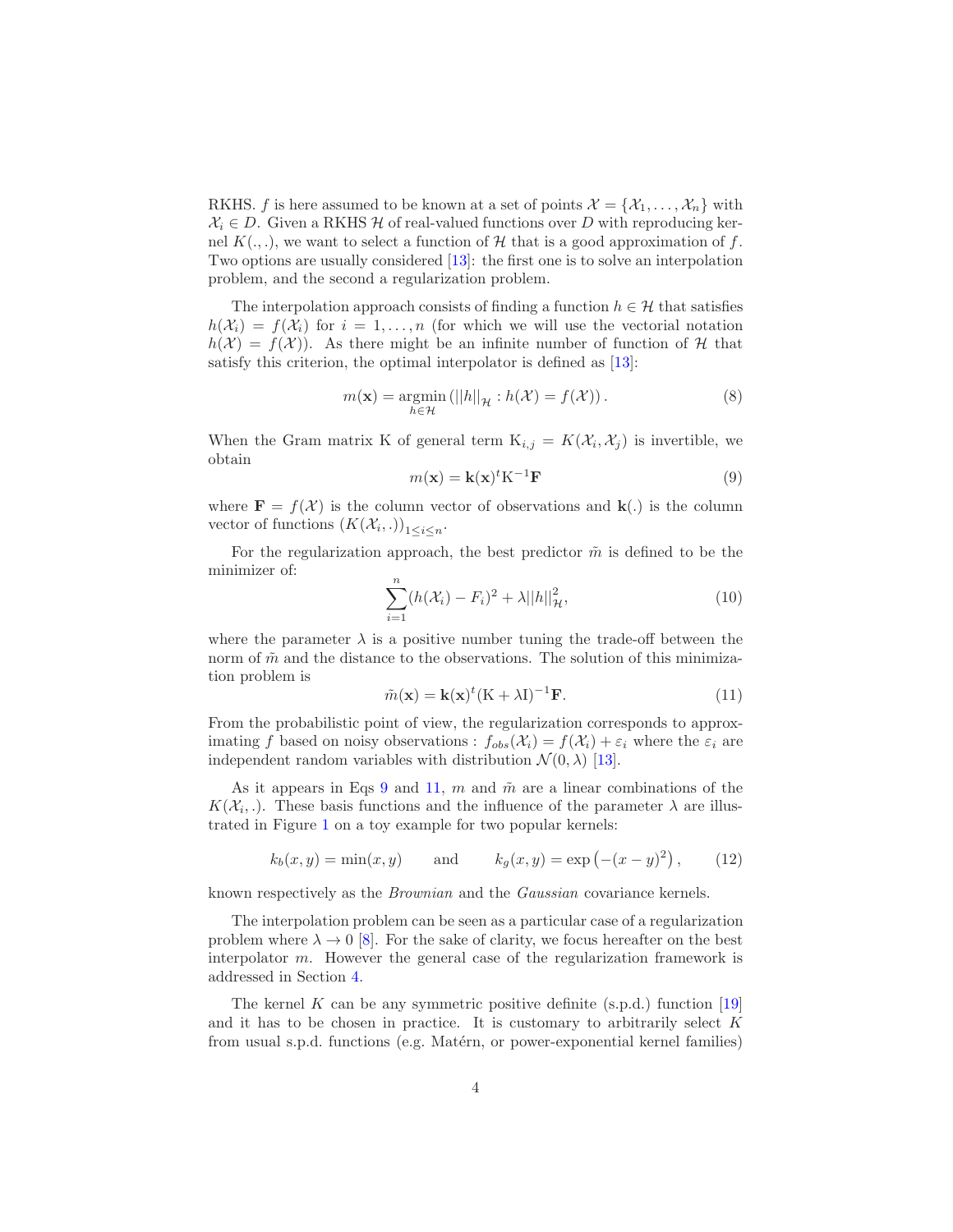

<span id="page-4-0"></span>Figure 1: Examples of models obtained with kernels  $k_b$  and  $k_g$  with  $D = [0, 5]$ . The set  $\mathcal{X} = \{1, 2.5, 4\}$  and the observations  $\mathbf{F} = (-0.5, 0.75, 0.5)^t$  are chosen arbitrarily. The left panels represent the basis functions on which the model is based and the right panels show the obtained models m and  $\tilde{m}$  for two values of  $\lambda$ .

according to some prior knowledge about  $f$  such as its regularity. However, this choice has great impact on the resulting model (e.g. Figure [1\)](#page-4-0). If a kernel depends on some parameters, a traditional approach is to estimate them by maximum likelihood to ensure the kernel is adapted to the data [\[13\]](#page-16-6).

In the next section we focus on a particular family of s.p.d. functions called ANOVA kernels, which are designed to offer a separation of the terms with different orders of interaction. The main contribution of this paper, which is presented in the third section, deals with a special case of ANOVA kernels tailored for an improved disentanglement of multivariate effects.

# 1.3. ANOVA kernels and a candidate ANOVA-like decomposition of the best predictor

The name "ANOVA kernel" has been introduced in the literature of machine learning by Stitson et Al. [\[18](#page-16-7)] in the late 90s. These kernels allow control of the order of interaction in a model and enhance their interpretability [\[9](#page-16-8), [4](#page-16-9)]. For  $D = D_1 \times \cdots \times D_d$ , they are constructed as a product of univariate kernels  $1 + k^i$ , where 1 stands for a *bias term* and the  $k^{i}$ 's are arbitrary s.p.d. kernels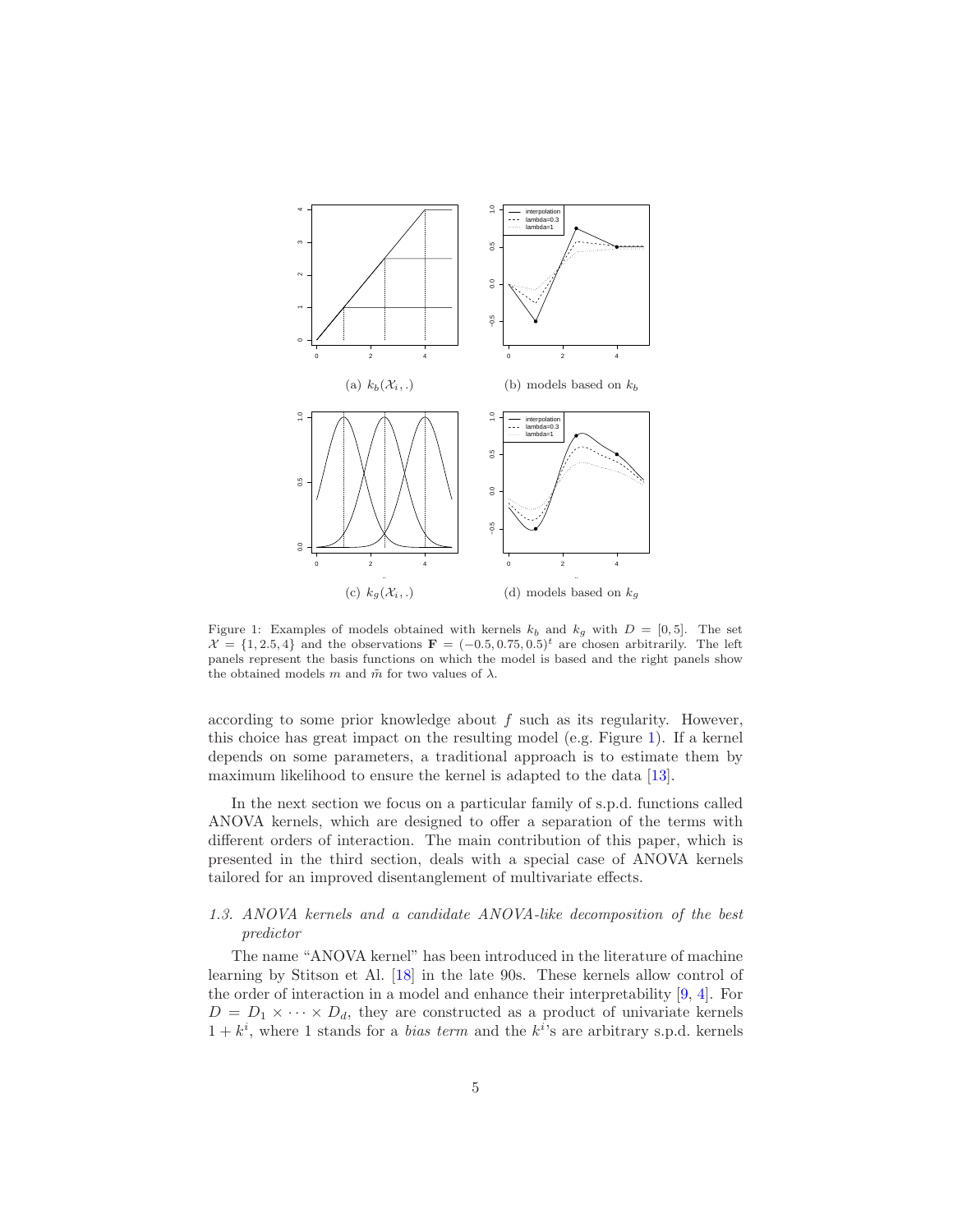on  $D_i \times D_i$   $(1 \leq i \leq d)$ :

<span id="page-5-0"></span>
$$
K_{ANOVA}(\mathbf{x}, \mathbf{y}) = \prod_{i=1}^{d} (1 + k^i(x_i, y_i)) = 1 + \sum_{I \subset \{1, \dots, d\}} \prod_{i \in I} k^i(x_i, y_i).
$$
 (13)

As shown on the right hand side of Eq. [13,](#page-5-0) ANOVA kernels can also be seen as a sum of separable kernels with increasing interaction orders [\[6\]](#page-16-10).

Denoting by  $\mathbb{1}^i$  and  $\mathcal{H}^i$  the RKHS of functions defined over  $D_i$  with respective reproducing kernels 1 and  $k^i$ ,  $K_{ANOVA}$  is the reproducing kernel of the space  $[2, 4]$  $[2, 4]$  $[2, 4]$ 

$$
\mathcal{H}_{ANOVA} = \bigotimes_{i=1}^{d} (\mathbb{1}^{i} + \mathcal{H}^{i}) = \mathbb{1} + \sum_{I \subset \{1, ..., d\}} \mathcal{H}_{I}.
$$
 (14)

with  $\mathcal{H}_I = \bigotimes_{i \in I} \mathcal{H}^i \otimes \bigotimes_{i \notin I} \mathbb{1}^i$ .

From Eq. [13](#page-5-0) the particular structure of  $K_{ANOVA}$  allows us to develop the  $n \times 1$  vector  $\mathbf{k}(\mathbf{x})$  of Eq. [9](#page-3-0) as follows:

$$
\mathbf{k}(\mathbf{x}) = \mathbf{1} + \sum_{I \subset \{1, ..., d\}} \bigodot_{i \in I} \mathbf{k}^{i}(x_{i})
$$
(15)

where  $\odot$  denotes a element-wise product:  $\left(\bigodot_{i\in I} \mathbf{k}^i(x_i)\right)_j = \prod_{i\in I} k^i(x_i, x_j)$ . From this relation, we can get the decomposition of the best predictor  $m$  given in Eq. [9](#page-3-0) onto the subspaces  $\mathcal{H}_I$ :

<span id="page-5-2"></span>
$$
m(\mathbf{x}) = \mathbf{1}^t \mathbf{K}^{-1} \mathbf{F} + \sum_{I \subset \{1, \dots, d\}} \left( \bigodot_{i \in I} \mathbf{k}^i(x_i) \right)^t \mathbf{K}^{-1} \mathbf{F}
$$
(16)

Noting  $m_0 = \mathbf{1}^t \mathbf{K}^{-1} \mathbf{F}$  and  $m_I(\mathbf{x}) = (\bigodot_{i \in I} \mathbf{k}^i(x_i))^t \mathbf{K}^{-1} \mathbf{F}$ , we obtain an expression for  $m$  which is similar to its ANOVA representation:

<span id="page-5-1"></span>
$$
m(\mathbf{x}) = m_0 + \sum_{i=1}^{d} m_i(x_i) + \sum_{i < j} m_{i,j}(\mathbf{x}_{i,j}) + \dots + m_{1,\dots,d}(\mathbf{x}_{1,\dots,d}).\tag{17}
$$

In this expression, the  $m_I$  have the useful feature of not requiring any recursive computation of integrals. However, this decomposition differs from the ANOVA representation of m since the properties of Eq. [4](#page-1-1) are not respected. Indeed, the  $m<sub>I</sub>$  of Eq. [17](#page-5-1) are not necessarily zero mean functions and any two terms of the decomposition are generally not orthogonal in  $L^2(D, \mu)$ . This point is illustrated numerically on a test function at the end of the second example. It can be seen theoretically if the  $k_i$  are Ornstein-Uhlenbeck kernels. In this case, it is known that  $\mathbb{1}^i \subset \mathcal{H}^i$  [\[1\]](#page-15-1). As all the  $\mathcal{H}_I$  contain 1 they are obviously not orthogonal.

An alternative to avoid this issue is to consider RKHS such that for all i,  $\mathcal{H}^i$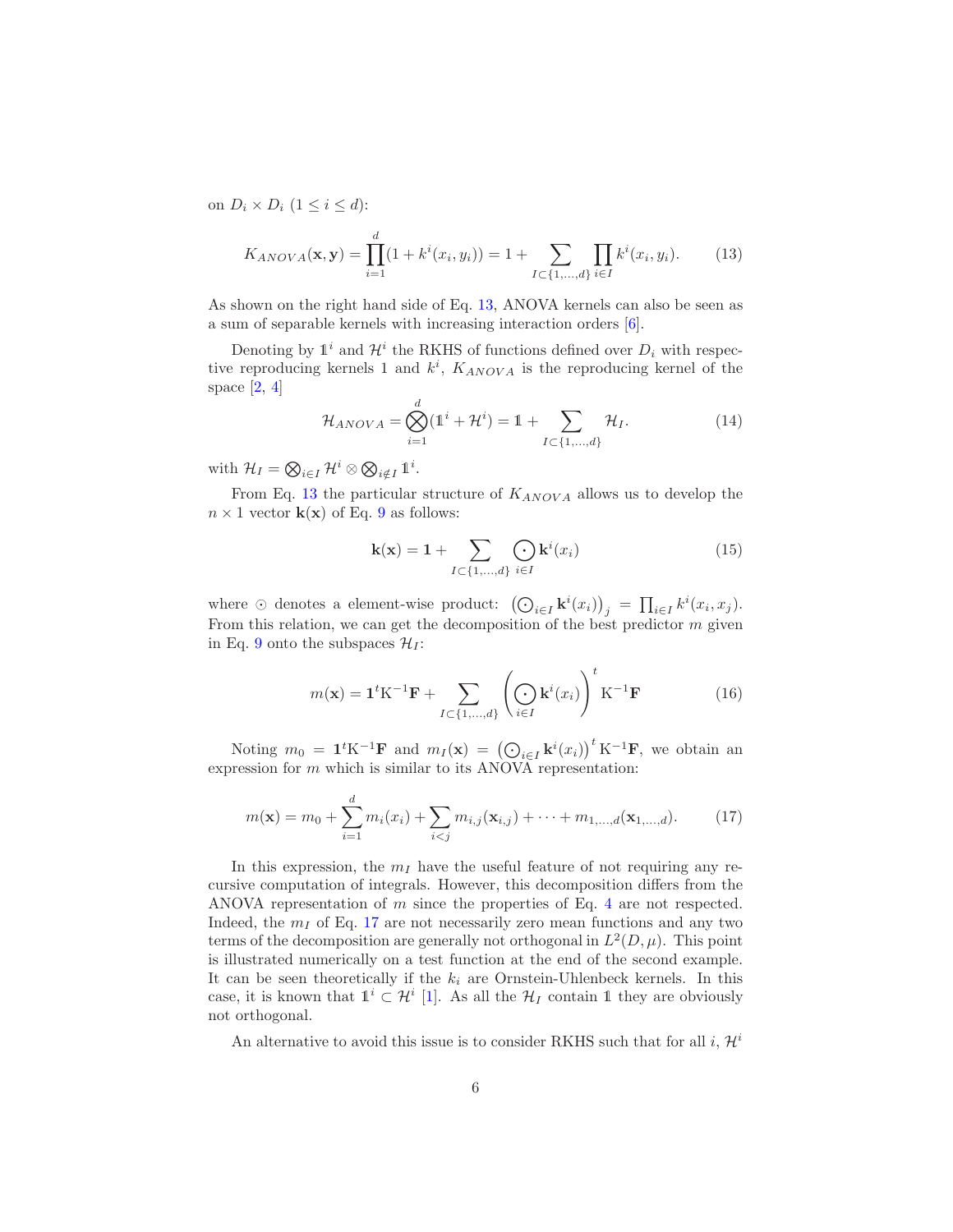is  $L^2$ -orthogonal to the space of constant functions  $\mathbb{1}^i$  (i.e. the  $\mathcal{H}^i$  are spaces of zero mean functions for  $\mu_i$ ). This construction ensures that the decomposition of Eq. [16](#page-5-2) has the properties required in Eq. [4](#page-1-1) so we benefit from the advantages of the two equations: the meaning of Eq. [4](#page-1-1) for the analysis of variance; and the simplicity of computation for the  $m<sub>I</sub>$ 's from Eq. [16.](#page-5-2) This approach has been applied to splines under the name of Smoothing Spline ANOVA (SS-ANOVA) [\[20,](#page-17-1) [8\]](#page-16-2). However, SS-ANOVA is based on a decomposition of the inner product of a spline RKHS and it cannot be immediately applied for other RKHS. In the next section we introduce a general method for extracting RKHS of zero mean functions from any usual RKHS. As this approach is not limited to splines, it can be seen as an extension of the SS-ANOVA framework.

#### 2. RKHS of zero mean functions

#### 2.1. Decomposition of one-dimensional RKHS

Let H be a RKHS of functions defined over a set  $D \subset \mathbb{R}$  with kernel k and  $\mu$  a finite Borel measure over D. Furthermore, we consider the hypothesis:

<span id="page-6-0"></span>H 1. (i) 
$$
k: D \times D \to \mathbb{R}
$$
 is  $\mu \otimes \mu$ -measurable.  
H 1. (ii)  $\int_D \sqrt{k(s,s)} d\mu(s) < \infty$ .

Note that when is  $\mu$  a probability measure, any bounded kernel (e.g. Gaussian, power-exponential, Matérn) satisfies the condition  $(ii)$ . Thus [H1](#page-6-0) is not a very restrictive hypothesis.

<span id="page-6-1"></span>**Proposition 1.** Under [H1,](#page-6-0) H can be decomposed as a sum of two orthogonal sub-RKHS,  $\mathcal{H} = \mathcal{H}_0 \stackrel{\perp}{\oplus} \mathcal{H}_1$  where  $\mathcal{H}_0$  is a RKHS of zero-mean functions for  $\mu$ , and its orthogonal  $H_1$  is at most 1-dimensional.

*Proof.* From [H1,](#page-6-0) the integral operator  $I: \mathcal{H} \to \mathbb{R}, h \mapsto$ D  $h(s)d\mu(s)$  is bounded since

$$
|I(h)| \le \int_D |\langle h, k(s,.)\rangle_{\mathcal{H}}|d\mu(s) \le ||h||_{\mathcal{H}} \int_D \sqrt{k(s,s)}d\mu(s) \tag{18}
$$

According to the Riesz representation theorem, there exists a unique  $R \in \mathcal{H}$ such that  $\forall h \in \mathcal{H}, I(h) = \langle h, R \rangle_{\mathcal{H}}.$  If  $R(.) = 0$ , then all  $f \in \mathcal{H}$  are centered functions for  $\mu$ , so that  $\mathcal{H}_0 = \mathcal{H}$  and  $\mathcal{H}_1 = \{0\}$ . If  $R(.) \neq 0$ , then  $\mathcal{H}_1 = span(R)$ is a 1-dimensional sub-RKHS of  $H$ , and the subspace  $H_0$  of centered functions for  $\mu$  is characterized by  $\mathcal{H}_0 = \mathcal{H}_1^{\perp}$ .  $\Box$ 

For all  $x \in D$  the value of  $R(x)$  can be calculated explicitly. Indeed, recalling that  $k(x,.)$  and R are respectively the representers in H of the evaluation functional at  $x$  and of the integral operator, we get:

$$
R(x) = \langle k(x, .), R \rangle_{\mathcal{H}} = I(k(x, .)) = \int_{D} k(x, s) d\mu(s).
$$
 (19)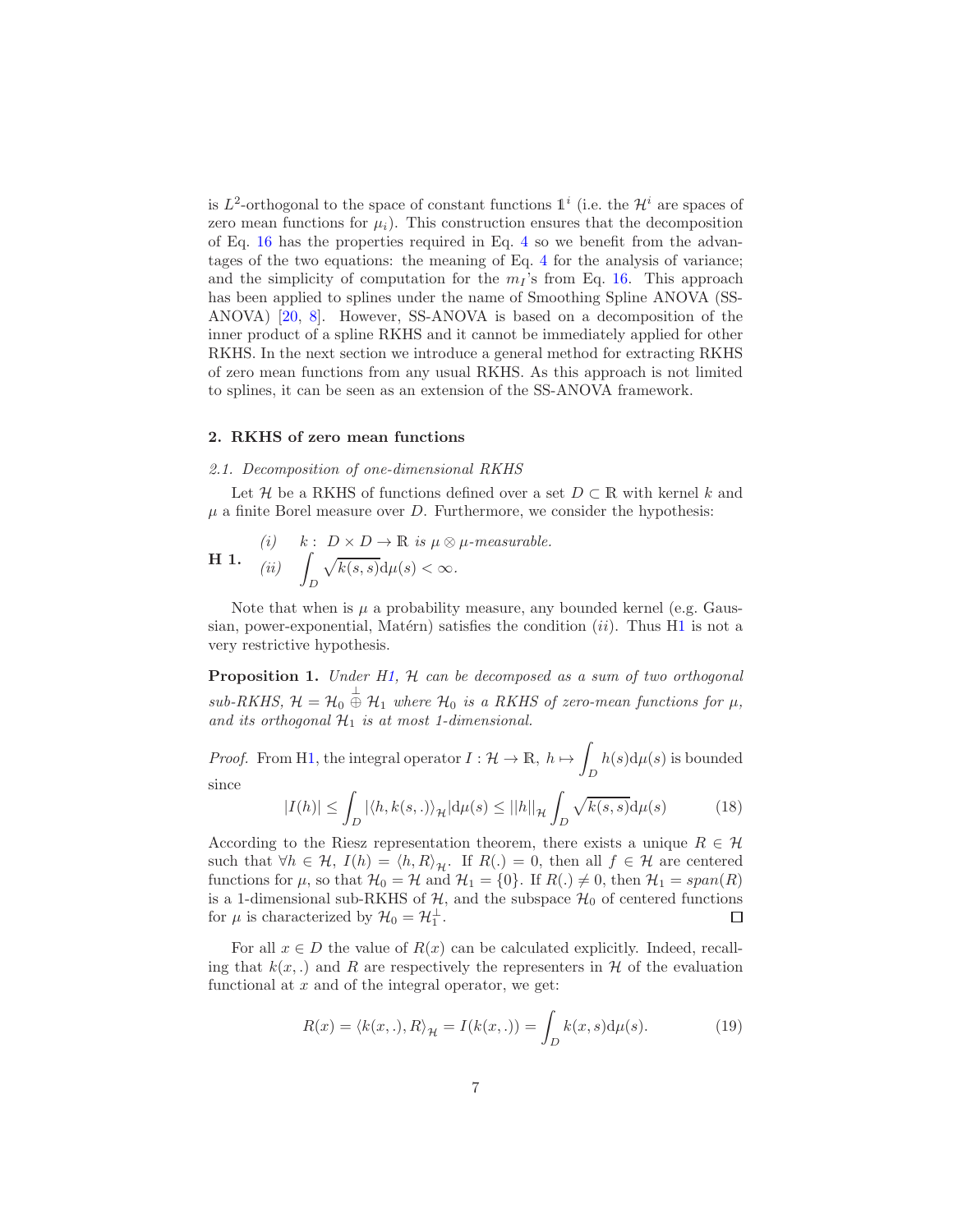The reproducing kernels  $k_0$ ,  $k_1$  of  $\mathcal{H}_0$  and  $\mathcal{H}_1$  satisfy  $k = k_0 + k_1$ . Let  $\pi$ denote the orthogonal projection onto  $\mathcal{H}_1$ . Following [\[4,](#page-16-9) theorem 11] we obtain

$$
k_0(x, y) = k(x, y) - \pi(k(x, .))(y)
$$
  

$$
= k(x, y) - \frac{\int_D k(x, s) d\mu(s) \int_D k(y, s) d\mu(s)}{\iint_{D \times D} k(s, t) d\mu(s) d\mu(t)}
$$
(20)

<span id="page-7-0"></span>*Example 1.* Let us illustrate the previous results for the kernels  $k_b$  and  $k_g$  intro-duced in Eq. [12.](#page-3-2) As previously, we choose  $D = [0, 5]$  and define  $\mu$  as the uniform measure over D. Following Proposition 1,  $k_b$  and  $k_g$  can be decomposed as a sum of two reproducing kernels:

$$
k_b(x, y) = k_{b,0}(x, y) + k_{b,1}(x, y)
$$
  
\n
$$
k_g(x, y) = k_{g,0}(x, y) + k_{g,1}(x, y).
$$
\n(21)

Figure [2](#page-8-0) represents sections of  $k_{b,i}(x, y)$  and  $k_{g,i}(x, y)$  for various values of y. We observe from this figure that  $k_{b,0}(., y)$  and  $k_{g,0}(., y)$  are zero mean functions. Moreover,  $k_{b,0}(., y)$  and  $k_{b,1}(., y)$  (respectively  $k_{g,0}(., y), k_{g,1}(., y)$ ) are orthogonal for the inner product induced by  $k_b$  (resp.  $k_g$ ) but they are not orthogonal for  $L^2(D,\mu).$ 

#### 2.2. Remarks on the numerical computation of  $k_0$  and  $k_1$

In the previous example, the integrals of Eq. [20](#page-7-0) have been approximated using a Riemann sum operator  $I_R$ , and we discuss here the influence of this approximation. Let  $\hat{k}_0$  be the approximation of  $k_0$  using Riemann sums in Eq. [20.](#page-7-0) By definition of a RKHS, the evaluation is linear continuous on  $\mathcal H$  so the operator  $I_R$  is also linear continuous and the pattern of the previous proof is still valid when I is replaced by  $I_R$ . The function  $k_0$  corresponds in fact to Proposition [1](#page-6-1) applied to the averaging operator  $I_R$ . We thus have the following result:

**Corollary of Proposition 1:** The function  $k_0$  is the reproducing kernel of the subspace of  $H$  of zero mean functions for  $I_R$ .

This ensures that the approximation of Eq. [20](#page-7-0) by Riemann sums is still a s.p.d. function. For all  $x \in [0, 5]$  we thus have  $I_R(\hat{k}_0(x, .)) = 0$  and  $I(k_0(x, .)) =$ 0, but  $I_R(k_0(x, .))$  and  $I(\hat{k}_0(x, .))$  are generally not equal to zero.

Note that this remark about the Riemann sum is not valid for Monte Carlo approximations of integrals. Indeed, Monte Carlo integration has random output and the use of such methods in Eq. [20](#page-7-0) leads to a random function that cannot be interpreted as a kernel (for example the obtained function is not symmetric with probability one).

The kernel  $k_b$  can be used to compare the error induced by replacing I by  $I_R$  since the integrals of Eq. [20](#page-7-0) can be computed analytically. For  $I_R$  based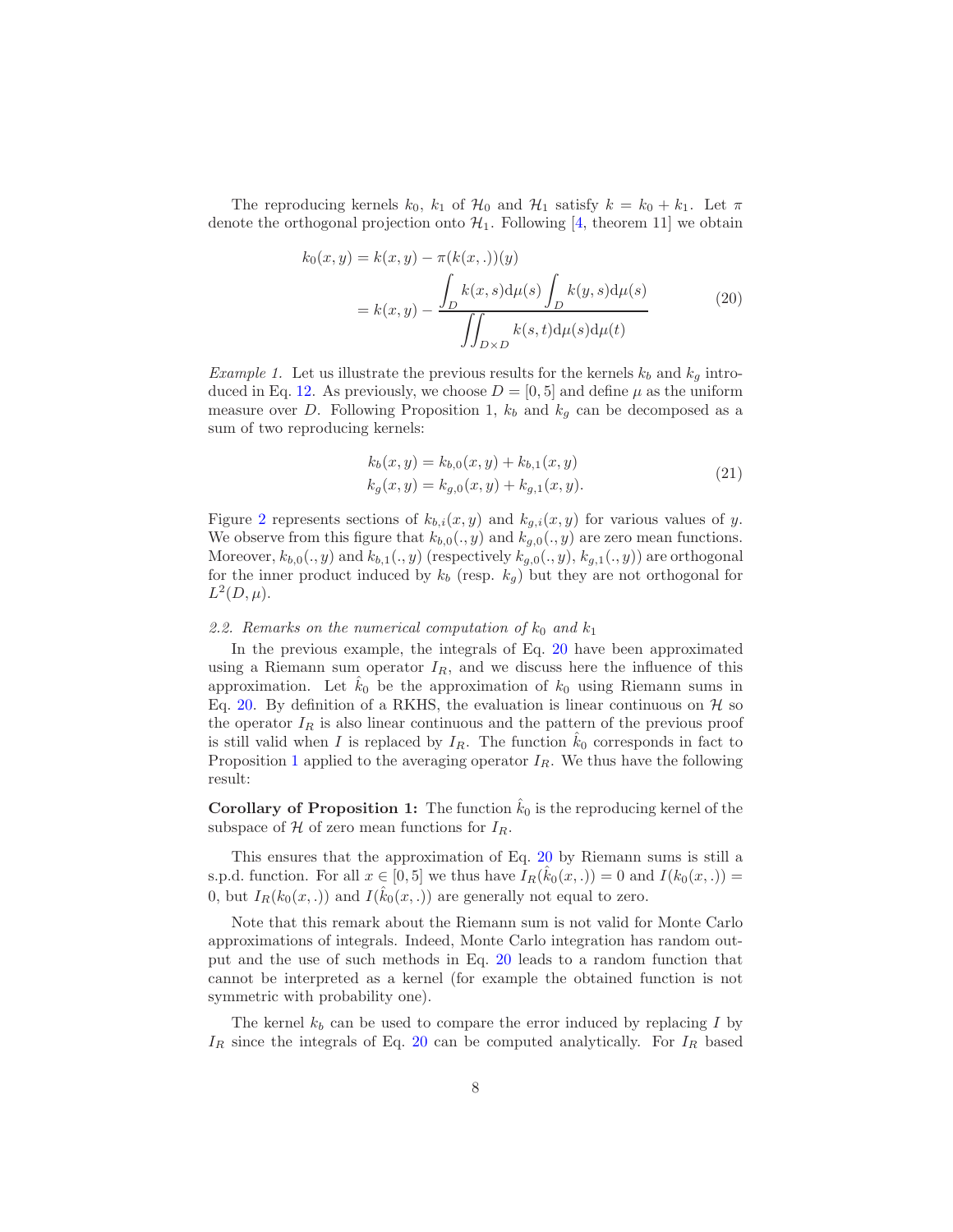

<span id="page-8-0"></span>Figure 2: Representation of the kernels  $k_{b,i}(., y)$  and  $k_{g,i}(., y)$  for  $y = 0, 2, 4$  and  $i = 0, 1$ . The dashed lines correspond to  $k_{b,1}$ ,  $k_{g,1}$  and the solid lines are for  $k_{b,0}$  and  $k_{g,0}$ . The original kernels  $k_b(., y)$  and  $k_g(., y)$  can be retrieved by summing the two curves.

on a set of 100 points equally spaced over [0, 5], the maximum distance we observed between  $k_{b,0}$  and  $\tilde{k}_{b,0}$  is lower than 0.02 so the two functions would be indistinguishable in Figure [2.](#page-8-0) Hereafter, the integrals will always be computed using Riemann sum approximations and we will not differentiate  $k_0$  and  $\hat{k}_0$  any more.

#### 2.3. Generalization for multi-dimensional RKHS

The former decomposition of one-dimensional kernels leads directly to the decomposition of tensor product kernels if the  $k^{i}$ 's satisfy [H1:](#page-6-0)

$$
K(\mathbf{x}, \mathbf{y}) = \prod_{i=1}^{d} k^{i}(x_{i}, y_{i}) = \prod_{i=1}^{d} (k_{0}^{i}(x_{i}, y_{i}) + k_{1}^{i}(x_{i}, y_{i})).
$$
 (22)

Since  $k_0^i(x_i, y_i)$  is a kernel of a one-dimensional RKHS, its effect is similar to the constant function 1 in an ANOVA kernel. This decomposition highlights the similarity between usual tensor product kernels (power-exponential, Brownian, Matérn...) and ANOVA kernels.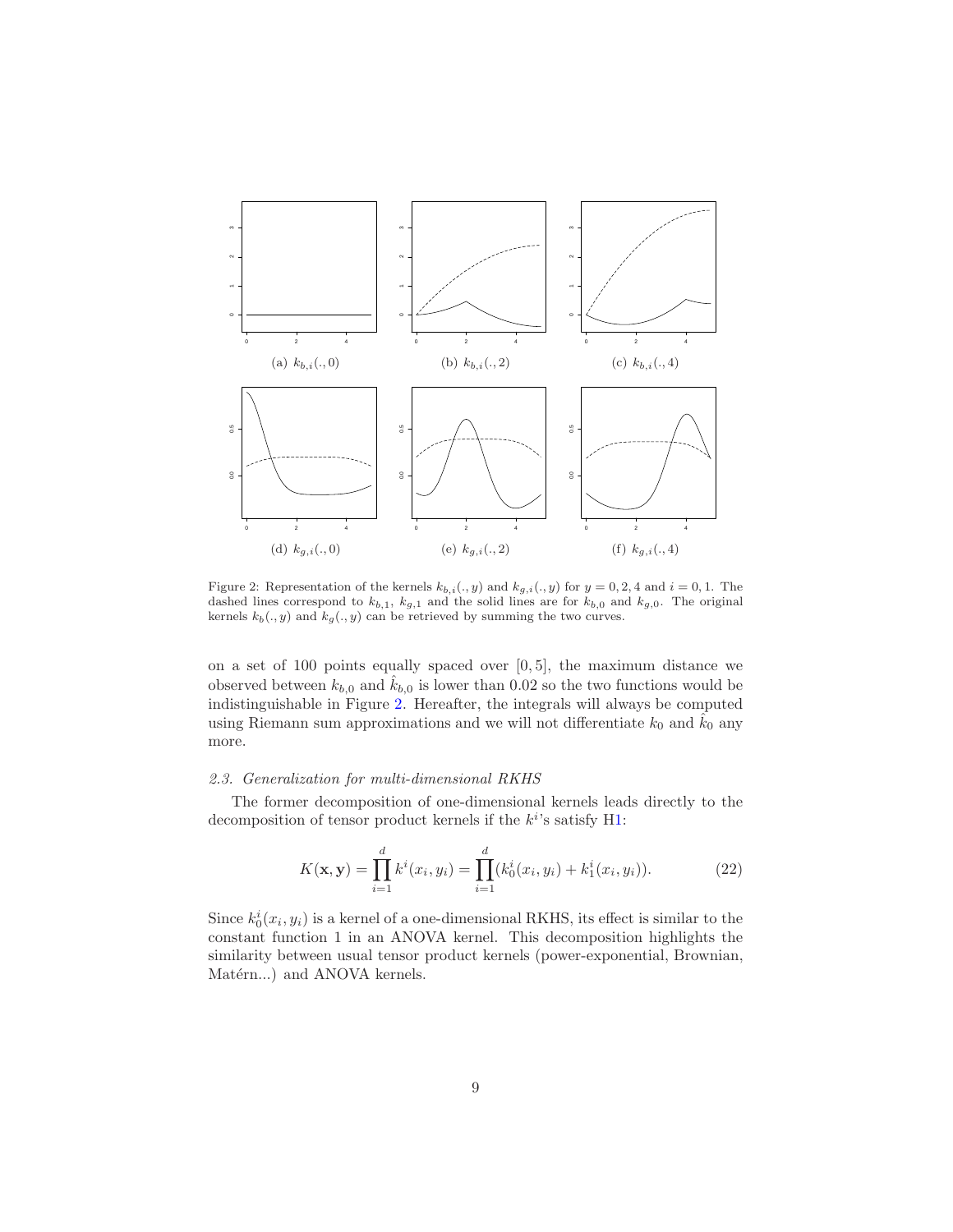# 3. A new class of kernels for sensitivity analysis

We now propose a special class of ANOVA kernels:

<span id="page-9-0"></span>
$$
K_{ANOVA}^*(\mathbf{x}, \mathbf{y}) = \prod_{i=1}^d (1 + k_0^i(x_i, y_i)) = 1 + \sum_{I \subset \{1, \dots, d\}} \prod_{i \in I} k_0^i(x_i, y_i), \tag{23}
$$

where the  $k_0^i$  are obtained by decomposing kernels as in the previous section. We now develop the use of such kernels for the ANOVA representation of the best predictor and for the computation of global sensitivity indices.

# 3.1. ANOVA representation of m

**Proposition 2.** If m is a best predictor based on  $K^*_{ANOVA}$ ,

$$
m_I = \left(\bigodot_{i \in I} \mathbf{k}_0^i(x_i)\right)^t \mathbf{K}^{-1} \mathbf{F}
$$
 (24)

is the term of the functional ANOVA representation of m indexed by I. Hence, the decomposition of m given by Eq. [17](#page-5-1) coincides with its functional ANOVA representation (Eq. [4\)](#page-1-1).

*Proof.* The kernels  $k_0^i$  are associated with RKHS  $\mathcal{H}_0^i$  of zero-mean functions, so we have  $\mathbb{1}^i \perp_{L^2} \mathcal{H}_0^i$ . The underlying RKHS associated with  $K^*_{ANOVA}$  is

$$
\mathcal{H}_{ANOVA}^* = \prod_{i=1}^d \left( \mathbb{1}^i \stackrel{\perp}{\oplus} \mathcal{H}_0^i \right) \tag{25}
$$

where  $\perp$  stands for the  $L^2$  inner product. The result follows.

 $\Box$ 

Unlike usual ANOVA kernels, the class of  $K^*_{ANOVA}$  ensures that the terms  $m_I$  are mutually orthogonal in the  $L^2$  sense.

Example 2: ANOVA representation. In order to illustrate the use of the  $K^*_{ANOVA}$ kernels, we consider an analytical test function called the g-function of Sobol [\[14\]](#page-16-11). This function is defined over  $[0, 1]^d$  by

$$
g(x_1, \dots, x_d) = \prod_{k=1}^d \frac{|4x_k - 2| + a_k}{1 + a_k} \quad \text{with } a_k > 0.
$$
 (26)

We consider here the case  $d = 2$  and we set  $a_1 = 1$ ,  $a_2 = 2$ . Starting from a one-dimensional Matérn $3/2$ kernel

<span id="page-9-1"></span>
$$
k_m(x, y) = (1 + 2|x - y|) \exp(-2|x - y|), \tag{27}
$$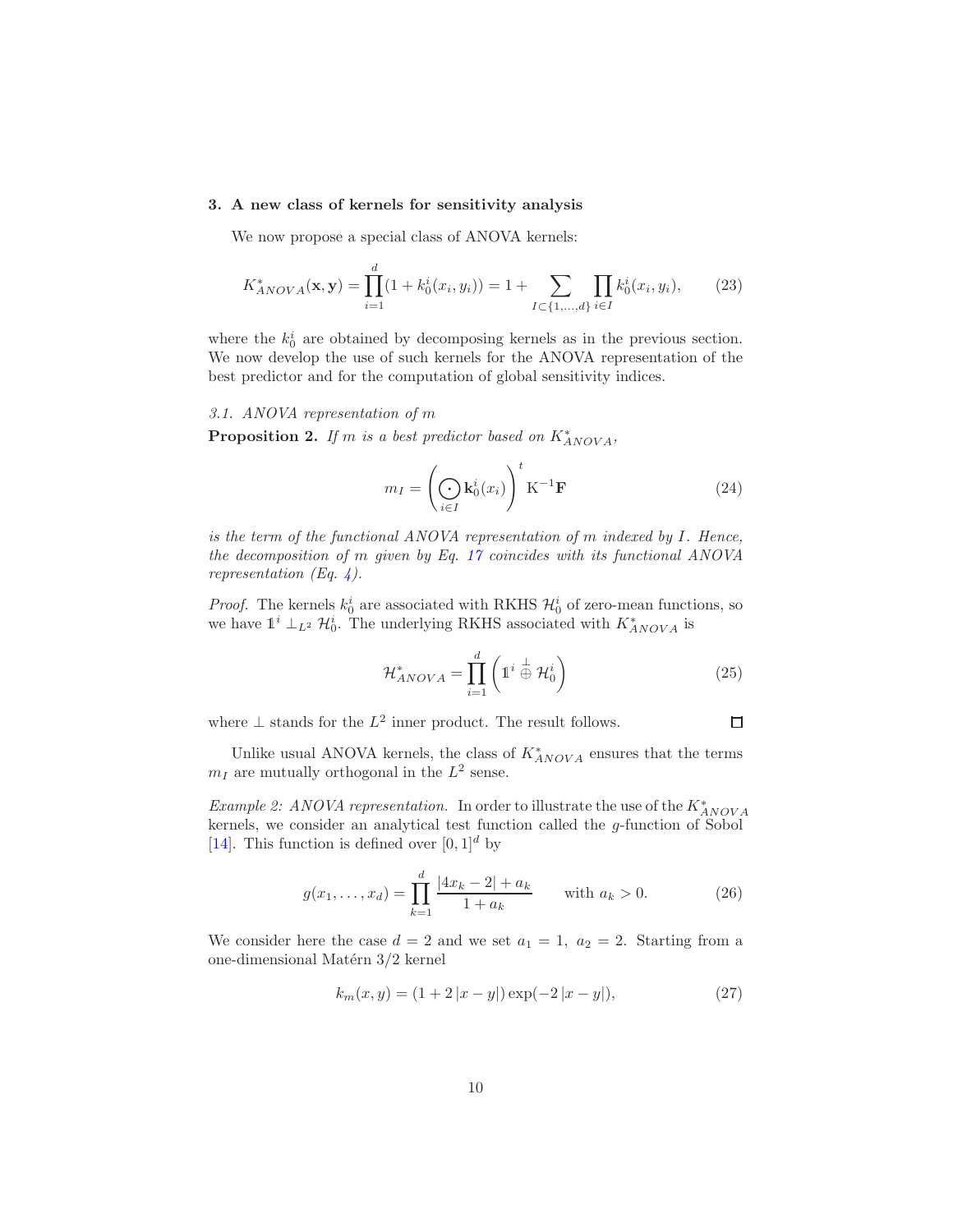we derive the expression of  $K^*_{ANOVA}$  using Eq. [20](#page-7-0) and [23:](#page-9-0)

$$
K_{ANOVA}^{*}(\mathbf{x}, \mathbf{y}) = \prod_{i=1}^{2} \left( 1 + k_m(x_i, y_i) - \frac{\int_0^1 k_m(x_i, s) d\mu(s) \int_0^1 k_m(y_i, s) d\mu(s)}{\int_0^1 k_m(s, t) d\mu(s) d\mu(t)} \right). \tag{28}
$$

We then build the optimal interpolator  $m \in \mathcal{H}^*_{ANOVA}$  based on the observation of g at 20 points of  $[0,1]^2$  (which result from a LHS-maximin procedure [\[16](#page-16-12)]). According to Proposition 2, the function  $m$  can be split as a sum of 4 submodels  $m_0, m_1, m_2$  and  $m_{12}$  which are represented in Figure [3.](#page-10-0) We observe numerically that the mean value of  $m_1$ ,  $m_2$  and  $m_{12}$  is lower than  $10^{-14}$  (in absolute value), corroborating that these functions are zero-mean. Similarly, the value of the numerical computation of the scalar products between any two different functions of the set  ${m_0, m_1, m_2, m_{12}}$  has the same order of magnitude.

As a comparison, we consider on this test function the usual ANOVA kernel  $K_{ANOVA}(\mathbf{x}, \mathbf{y}) = (1 + k_m(x_1, y_1)) \times (1 + k_m(x_2, y_2)).$  For the corresponding model, the mean value of  $m_1$ ,  $m_2$  and  $m_{12}$  is typically in the range [−0.1, 0.3] and a scalar product between  $m_I$  and  $m_J$  in [−0.01, 0.03] for  $I \neq J$ .



<span id="page-10-0"></span>Figure 3: Representation of the g-function, the model m and all the submodels on  $[0,1]^2$ . The z scale is the same on all graphs.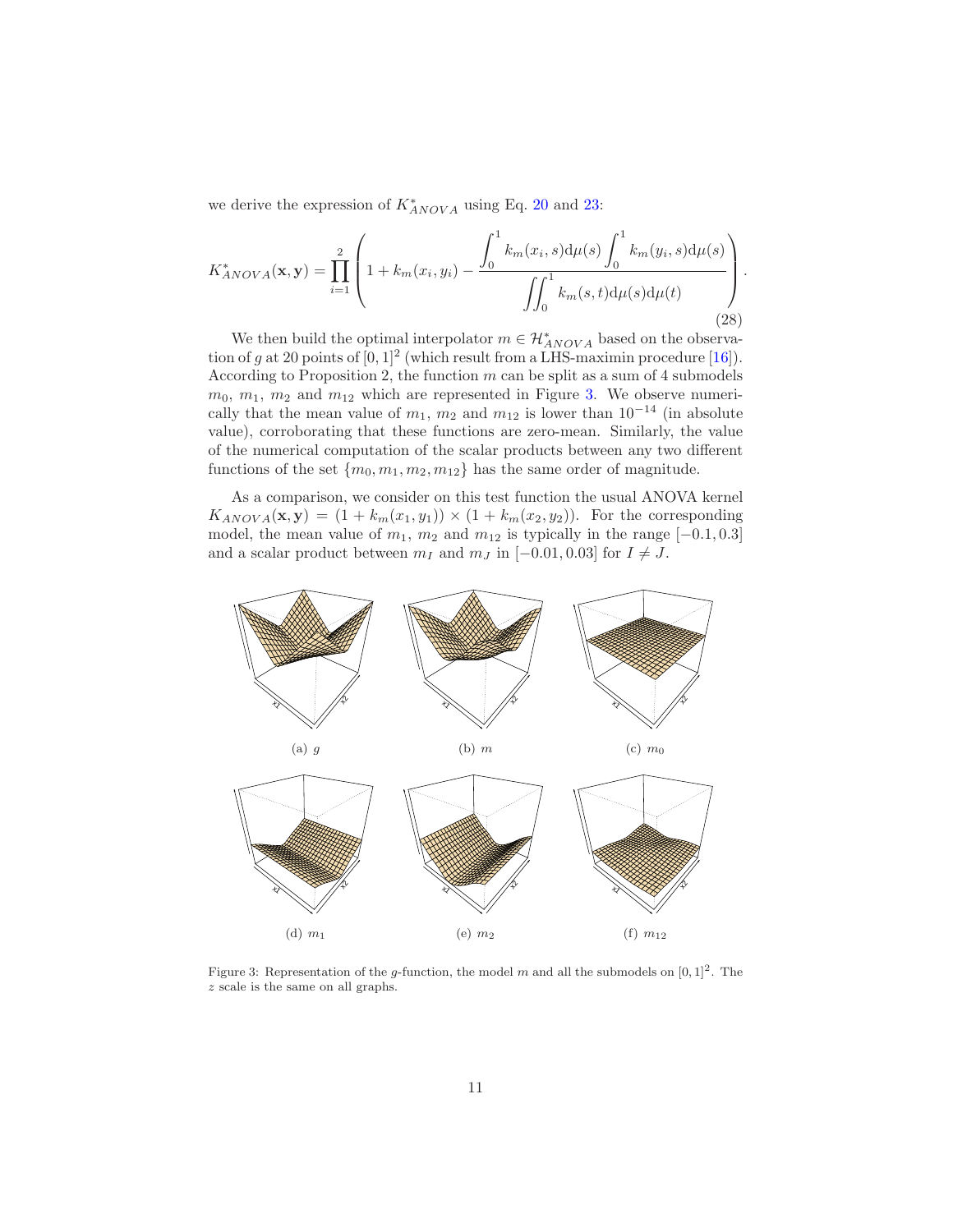#### 3.2. Computation of sensitivity indices

We have seen that the terms  $m_I$  of the ANOVA representation of m can be obtained naturally when using kernel  $K^*_{ANOVA}$ . As the sensitivity indices are based on those terms, they also benefit from the structure of  $K^{\ast}_{ANOVA}$  and they can be computed analytically and efficiently:

**Proposition 3.** The sensitivity indices  $S_I$  of m are given by:

<span id="page-11-0"></span>
$$
S_{I} = \frac{\text{var}(m_{I}(\mathbf{X}_{I}))}{\text{var}(m(\mathbf{X}))} = \frac{\mathbf{F}^{t} \mathbf{K}^{-1} (\bigodot_{i \in I} \Gamma_{i}) \mathbf{K}^{-1} \mathbf{F}}{\mathbf{F}^{t} \mathbf{K}^{-1} (\bigodot_{i=1}^{d} (1_{n \times n} + \Gamma_{i}) - 1_{n \times n}) \mathbf{K}^{-1} \mathbf{F}}
$$
(29)

where  $\Gamma_i$  is the  $n \times n$  matrix  $\Gamma_i = \int_{D_i} \mathbf{k}_0^i(x_i) \mathbf{k}_0^i(x_i)^t d\mu_i(x_i)$  and  $1_{k \times l}$  is the  $k \times l$ matrix of ones.

*Proof.* The numerator is obtained by direct calculation. Using that  $\mathbf{k}_0^i$  is a vector of zero mean functions and the independence of the  $X_i$  we have:

$$
\operatorname{var}(m_I(\mathbf{X}_I)) = \operatorname{var}\left(\left(\bigodot_{i \in I} \mathbf{k}_0^i(X_i)^t\right) \mathbf{K}^{-1} \mathbf{F}\right)
$$
  
\n
$$
= \mathbf{F}^t \mathbf{K}^{-1} \operatorname{cov}\left(\bigodot_{i \in I} \mathbf{k}_0^i(X_i)\right) \mathbf{K}^{-1} \mathbf{F}
$$
  
\n
$$
= \mathbf{F}^t \mathbf{K}^{-1} \bigodot_{i \in I} \operatorname{cov}\left(\mathbf{k}_0^i(X_i)\right) \mathbf{K}^{-1} \mathbf{F}
$$
  
\n
$$
= \mathbf{F}^t \mathbf{K}^{-1} \bigodot_{i \in I} \left(\int_{D_i} \mathbf{k}_0^i(x_i) \mathbf{k}_0^i(x_i)^t d\mu_i(x_i)\right) \mathbf{K}^{-1} \mathbf{F}.
$$
\n(30)

For the denominator, we obtain similarly

$$
\text{var}(m(\mathbf{X})) = \mathbf{F}^t \mathbf{K}^{-1} \bigodot_{i \in I} \left( \int_{D_i} \left( \mathbf{1}_{n \times 1} + \mathbf{k}_0^i(x_i) \right) \left( \mathbf{1}_{n \times 1} + \mathbf{k}_0^i(x_i) \right)^t d\mu_i(x_i) \right) \mathbf{K}^{-1} \mathbf{F}
$$

$$
- \mathbf{F}^t \mathbf{K}^{-1} \mathbf{1}_{n \times n} \mathbf{K}^{-1} \mathbf{F}.
$$
(31)

We then use the property that the  $k_0^i(x,.)$  are zero mean functions again to obtain  $\int_{D_i} (1_{n \times 1} + \mathbf{k}_0^i(x_i)) (1_{n \times 1} + \mathbf{k}_0^i(x_i))^t d\mu_i(x_i) = 1_{n \times n} + \Gamma_i$ .

A similar property is given in [\[5](#page-16-13)] for usual separable kernels but the computation of  $S_I$  require computation of all  $S_J$  for  $J \subset I$ . This recursivity induces a propagation of the numerical error when the integrals in  $\Gamma_i$  are approximated numerically. Here, the particular structure of  $K^*_{ANOVA}$  avoids any recursivity and each index is given directly by Proposition [3.](#page-11-0)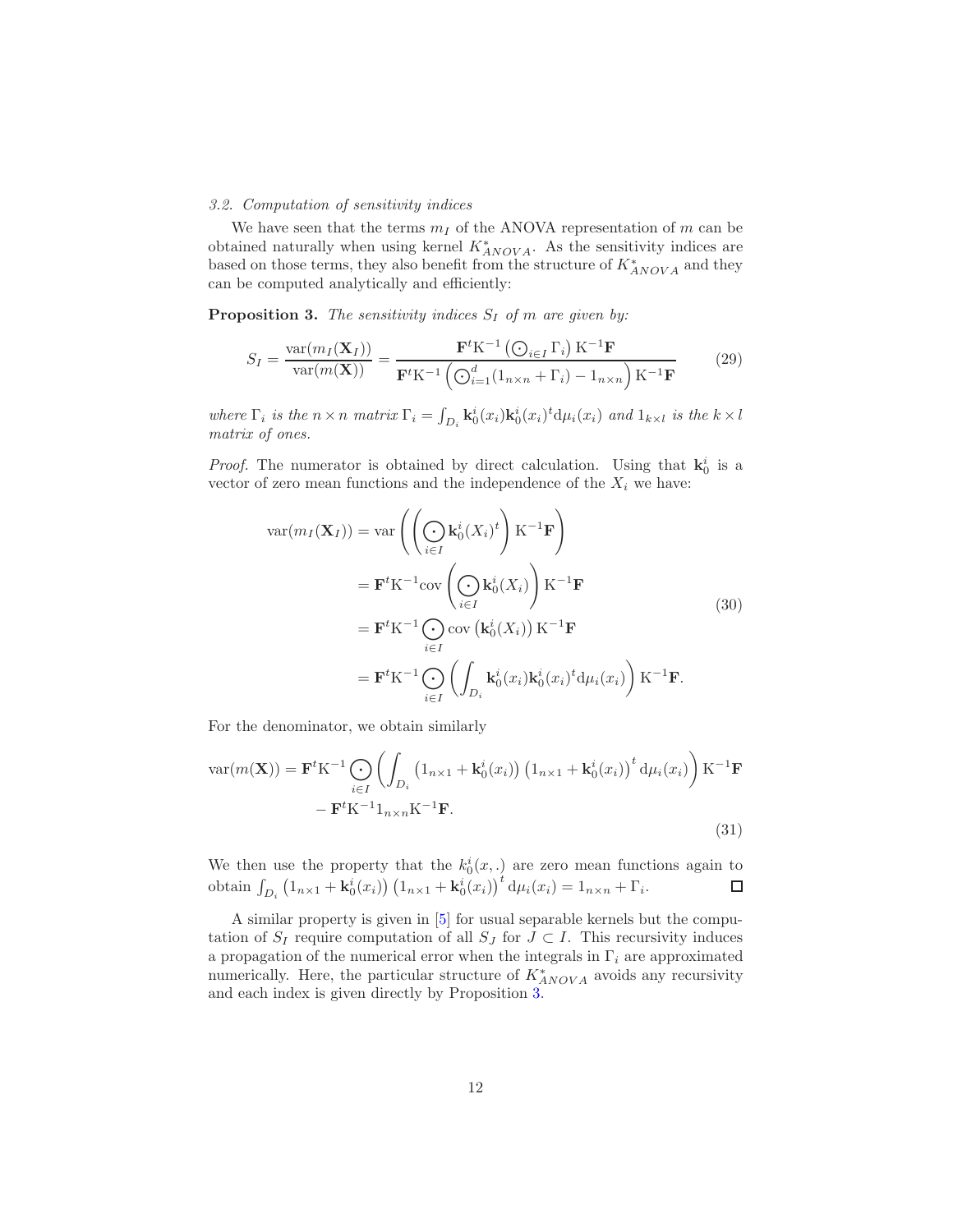Example 3: Computation of sensitivity indices. As previously, we consider the g-function as a test function to illustrate Proposition [3.](#page-11-0) One particular asset of g is that the sensitivity indices  $S_I$  can be obtained analytically:

<span id="page-12-0"></span>
$$
S_I = \frac{\prod_{i \in I} \frac{1}{3(1+a_i)^2}}{\prod_{k=1}^d \left(1 + \frac{1}{3(1+a_k)^2}\right) - 1}.
$$
\n(32)

The value of the dimension is set to  $d = 5$  and the coefficients are arbitrarily chosen to be  $(a_1, a_2, a_3, a_4, a_5) = (0.2, 0.6, 0.8, 100, 100)$ . With these values, the variables  $X_1$ ,  $X_2$  and  $X_3$  explain 99.99% of the variance of  $g(\mathbf{X})$ .

Now, we compare the indices given by Proposition [3](#page-11-0) for three different kernels versus the analytical value given by Eq.  $32$ . The kernels we use are the Matérn  $3/2$  kernel  $k_m$  introduced in Eq. [27,](#page-9-1) the Gaussian kernel  $k_q$  of Eq. [12](#page-3-2) and the kernel  $k_b(x, y) = 1 + \min(x, y)$ . In the latter, the value 1 is added to the kernel of the Brownian motion to relax the constraint of nullity at the origin.

The Design of Experiment (DoE) is a 50 point maximin LHS over  $[0,1]^5$ . As each DoE leads to a particular model and a different value of the sensitivity indices, computation of the indices was repeated for 50 different DoEs. The obtained mean values and the standard deviations are gathered in Table [1.](#page-12-1) As for example 1, we studied for the model based on  $k_b$  the error due to the approximation of the integrals in Eq. [29](#page-11-0) by Riemann sums based on 100 points per dimension. The error on the final values of the indices does not appear to be significant since it is typically around  $10^{-5}$ .

|               |        | $\overline{2}$ | 3      | 1,2    | 1,3    | 2,3    | 1,2,3  |
|---------------|--------|----------------|--------|--------|--------|--------|--------|
| Analytical    | 0.43   | 0.24           | 0.19   | 0.06   | 0.04   | 0.03   | 0.01   |
| $\tilde{k}_b$ | 0.44   | 0.27           | 0.20   | 0.01   | 0.01   | 0.01   | 0.00   |
|               | (0.05) | (0.05)         | (0.04) | (0.01) | (0.00) | (0.01) | (0.00) |
| $k_m$         | 0.44   | 0.24           | 0.19   | 0.01   | 0.01   | 0.01   | 0.00   |
|               | (0.06) | (0.05)         | (0.04) | (0.01) | (0.01) | (0.01) | (0.00) |
| $k_g$         | 0.33   | 0.19           | 0.14   | 0.01   | 0.02   | 0.03   | 0.03   |
|               | (0.08) | (0.06)         | (0.05) | (0.02) | (0.02) | (0.02) | (0.02) |

<span id="page-12-1"></span>Table 1: Mean value and standard deviation of the sensitivity indices for the g-function.

The computational accuracy of the global sensitivity indices is judged to be satisfactory for  $k_b$  and  $k_m$ . On the other hand, the model based on  $k_q$  performs significantly worse than the others. This can be explained by the unsuitability of the Gaussian kernel for the approximation of a function that is not differentiable everywhere. This example highlights the importance of choosing a kernel suited to the problem at hand.

Although the indices are correctly estimated with  $\tilde{k}_b$  and  $k_m$ , the sum of the indices presented in Table [1](#page-12-1) is respectively equal to 0.94 and 0.90 for these kernels (whereas we obtain 1 for the first line). It implies that the associated models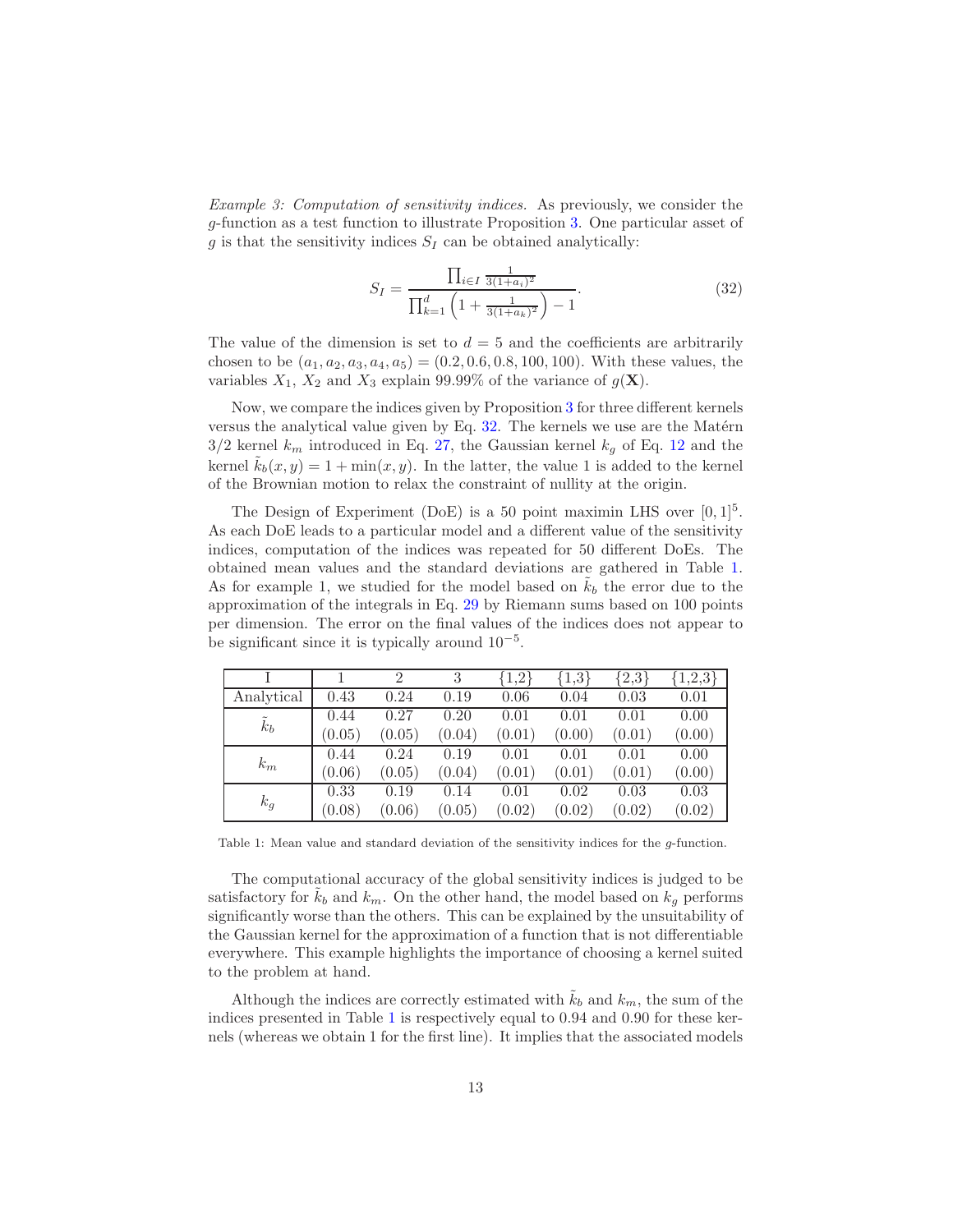present variations for some sets of indices that are not represented in this table and eventually the sparsity in the variance structure of the  $g$ -function is not perfectly captured by the model. As the kernels  $K^{\ast}_{ANOVA}$  are ANOVA kernels, methods such as SUPANOVA [\[9](#page-16-8)] or hierarchical kernel learning [\[3\]](#page-15-2) can be applied for detecting this sparsity. The combination of  $K^*_{ANOVA}$  and SUPANOVA present similarities with the COSSO [\[11\]](#page-16-14) for splines but such developments are out of the scope of this article.

#### <span id="page-13-0"></span>4. Generalization to regularization problems

We have considered for now the interpolation point of view and the expression of the best predictor given in Eq. [9.](#page-3-0) However, all the results can immediately be generalized to regularization problems. Indeed, the proofs of Propositions 2 and 3 are still valid if we replace the Gram matrix K by  $K + \lambda I$ so we have the following results.

Corollary of Proposition 2: The terms of the ANOVA representation of the regularization best predictor  $\tilde{m}(\mathbf{x}) = \mathbf{k}(\mathbf{x})^t (K + \lambda I)^{-1} \mathbf{F}$  are

$$
\tilde{m}_I = \left(\bigodot_{i \in I} \mathbf{k}_0^i (x_i)^t\right) (\mathbf{K} + \lambda \mathbf{I})^{-1} \mathbf{F}.
$$
\n(33)

Corollary of Proposition 3: The expression of the sensitivity indices of  $\tilde{m}$  is

$$
S_I = \frac{\mathbf{F}^t (K + \lambda I)^{-1} \left( \bigodot_{i \in I} \Gamma_i \right) (K + \lambda I)^{-1} \mathbf{F}}{\mathbf{F}^t (K + \lambda I)^{-1} \left( \bigodot_{i=1}^d (1_{n \times n} + \Gamma_i) - 1_{n \times n} \right) (K + \lambda I)^{-1} \mathbf{F}}.
$$
(34)

*Example 4.* The aim of this last example is to illustrate two points: the corollaries we have just stated and the use of a non-uniform measure. We consider here a simple test function introduced in [\[15](#page-16-1)]:

$$
f: \mathbb{R}^2 \to \mathbb{R}
$$
  

$$
\mathbf{x} \mapsto x_1 + x_2^2 + x_1 x_2.
$$
 (35)

The input space  $\mathbb{R} \times \mathbb{R}$  is endowed with a measure  $\mu_1 \otimes \mu_2$  where  $\mu_i$  is the standard normal distribution. With these settings, the ANOVA representation of  $f$  is

<span id="page-13-1"></span>
$$
f(\mathbf{x}) = \underbrace{1}_{f_0} + \underbrace{x_1}_{f_1} + \underbrace{x_2^2 - 1}_{f_2} + \underbrace{x_1 x_2}_{f_{1,2}} \tag{36}
$$

and the sensitivity indices  $S_1$ ,  $S_2$  and  $S_{1,2}$  are respectively equal to  $1/4$ ,  $1/2$ , 1/4. As we want to illustrate here a regularization issue, we assume that the observations of f are affected by a noise of observation  $f_{obs} = f + \varepsilon$  where  $\varepsilon$  is a specific realization of a Gaussian white noise with variance  $\lambda$ .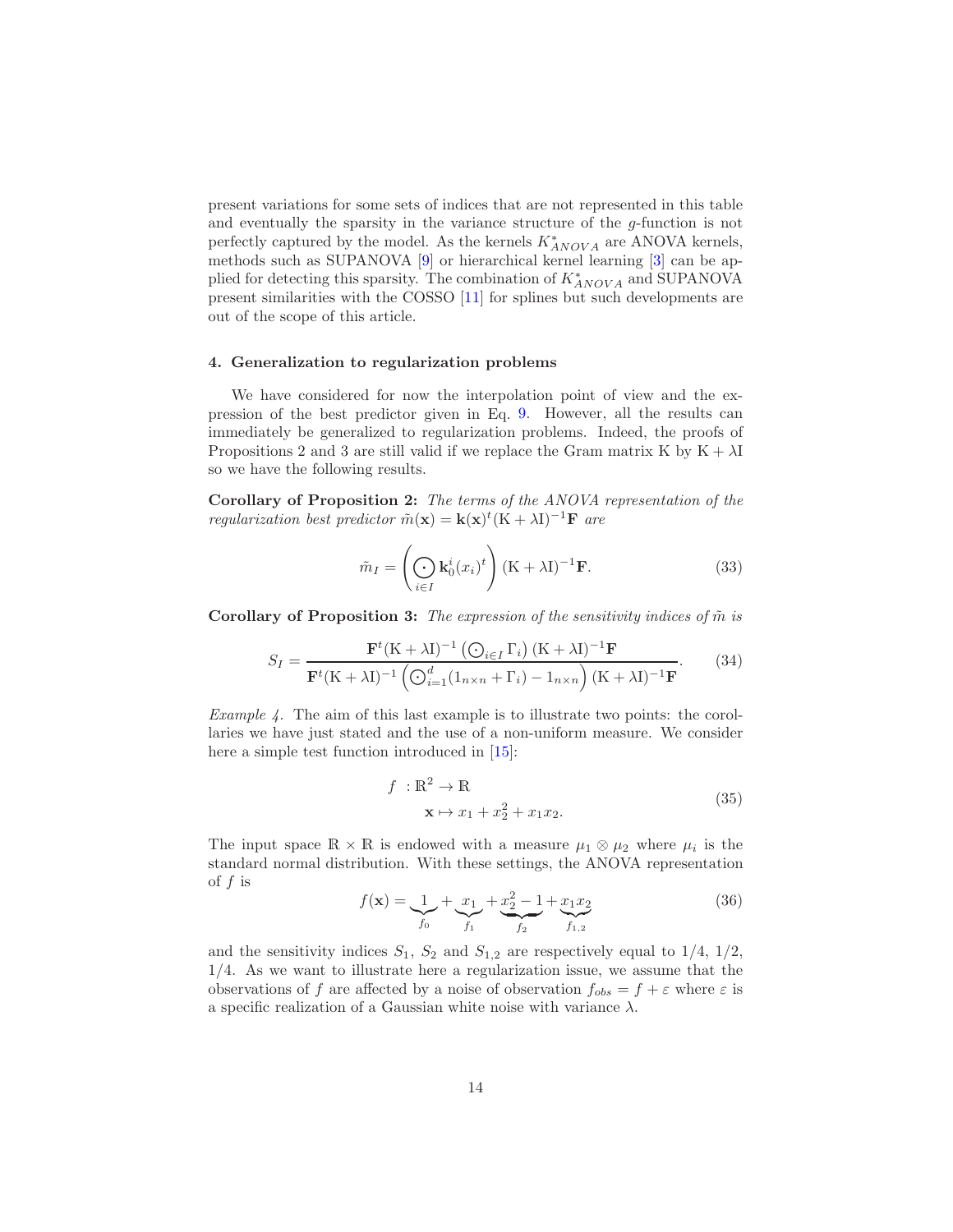The DoE is a 20 point LHS maximin over  $[-5, 5]^2$  and we consider the following kernel over  $\mathbb{R}^2 \times \mathbb{R}^2$ :

$$
K_{ANOVA}^*(\mathbf{x}, \mathbf{y}) = 200 (1 + g_0(x_1, y_1)) (1 + g_0(x_2, y_2))
$$
 (37)

where  $g_0$  is obtained by decomposing a Gaussian kernel  $k_g(x, y) = exp(-\left(\frac{x-y}{10}\right)^2)$ . The value 200 is a scale parameter roughly estimated from the variance of the observations at the DoE.

Figure [4](#page-14-0) represents the model and main effects we obtained for  $\lambda = 1$ . It appears that despite the small number of design points, the submodels  $\tilde{m}_1$  and  $\tilde{m}_2$  give a good approximation of the analytical main effects  $f_1$  and  $f_2$ .



<span id="page-14-0"></span>Figure 4: Representations of the model and two submodels for  $\lambda = 1$ . The dots correspond to the observations and for panels (b) and (c), the dashed lines stand for the analytical main effects given in Eq. [36.](#page-13-1)

Table [2](#page-15-3) gives the values of the sensitivity indices for different levels of noise. As  $var(f(\mathbf{X})) = 4$  and  $var(\varepsilon(\mathbf{X})) = \lambda$ , the variance of the noise we introduced is up to four times larger than the variance of the signal we want to extract. The computation of the indices appears to be very robust for this example, even for a low signal-to-noise ratio.

For  $\lambda = 0$ , the model retrieves the analytical value of the parameters. When  $\lambda$  increases, the standard deviation of the estimates increases and the index  $S_2$ tends to be slightly underestimated. One can note that the analytical value is at the most one standard deviation away from the estimated mean.

#### 5. Concluding remarks

We introduced in this article a special case of ANOVA kernels with particular univariate kernels so that the  $L^2$ -orthogonality to constants is respected. This new class of kernels offers good interpretation properties to the models since their functional ANOVA decomposition can be obtained analytically, without the usual recursive integral calculations. Finally, we showed that this natural decomposition of the best predictor benefits the computation of the global sensitivity indices.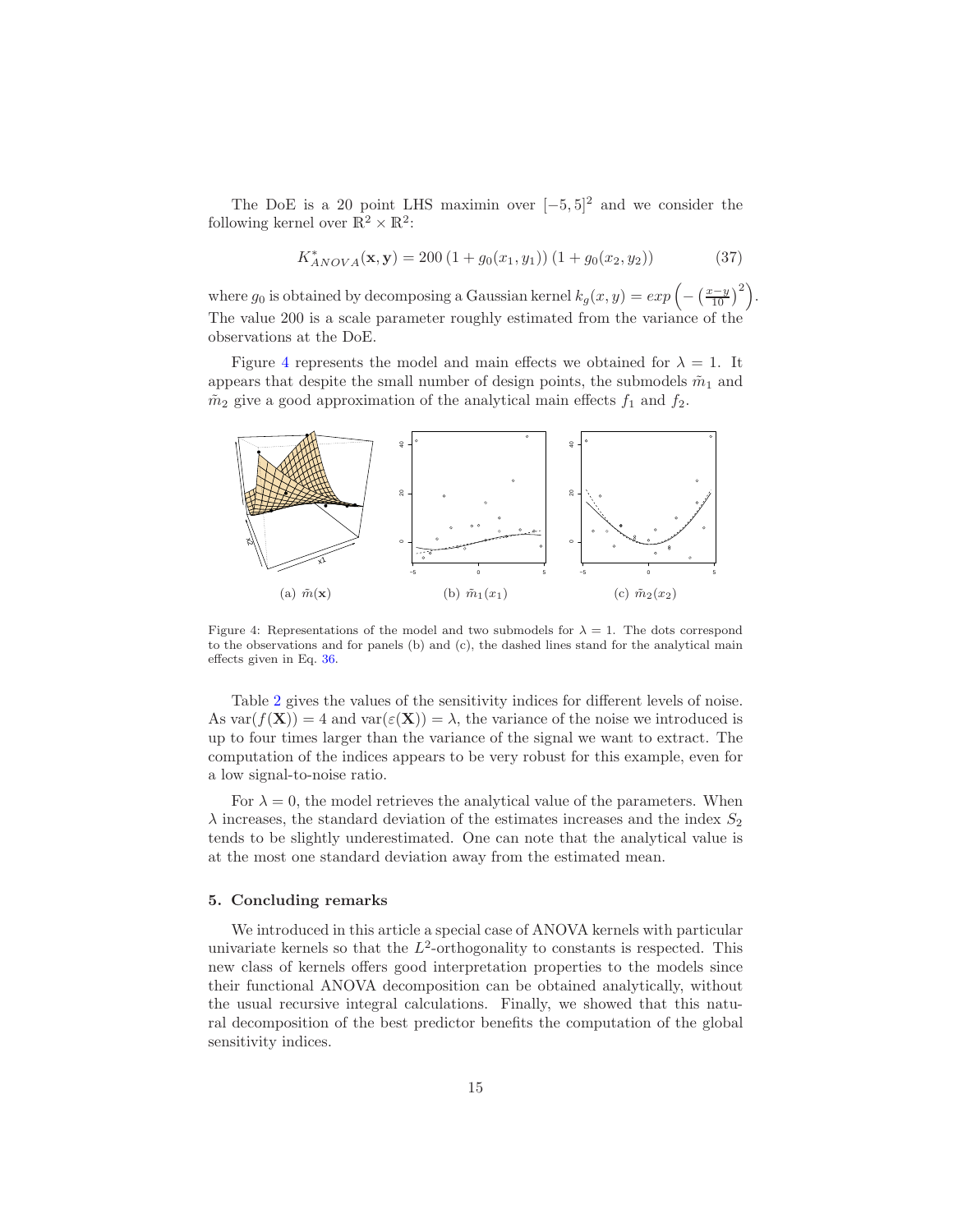| $\mathbf{I}$  | $\mathbf{1}$ | 2          | ${1,2}$    |
|---------------|--------------|------------|------------|
| Analytical    | 0.25         | 0.5        | 0.25       |
| $\lambda = 0$ | 0.25(0.00)   | 0.5(0.00)  | 0.25(0.00) |
| $\lambda = 1$ | 0.25(0.05)   | 0.48(0.04) | 0.28(0.03) |
| $\lambda = 2$ | 0.26(0.06)   | 0.47(0.05) | 0.28(0.04) |
| $\lambda = 4$ | 0.24(0.08)   | 0.46(0.06) | 0.30(0.05) |
| $\lambda = 8$ | 0.26(0.10)   | 0.44(0.08) | 0.30(0.07) |
| $\lambda=16$  | 0.28(0.14)   | 0.40(0.11) | 0.32(0.09) |

<span id="page-15-3"></span>Table 2: Mean value and standard deviation of the sensitivity indices for the test function f for various values of the noise parameter  $\lambda$ .

The use of Riemann sums for the numerical computation of the integrals has been discussed and the error of approximation has shown to be negligible in various examples. Up to calculation or tabulation of the integral of univariate kernels, replacing the usual ANOVA kernels with the ones proposed here may be done at negligible cost in applications, with substantial benefits for the model interpretability and global sensitivity analysis studies.

The parameter estimation issue for  $K^*_{ANOVA}$  has not been raised yet in this article. This is however an important point for the practical use of those kernels. The use of the likelihood theory has been considered, but many points such as the links between the optimal parameters for  $K$  and the optimal parameters for the associated  $K^*_{ANOVA}$  need to be studied in detail. Finally, since the pattern of the proof of Proposition [1](#page-6-1) can be applied to any bounded operator on  $H$ , lines of future research include focusing on other operators than the integral operator I, for example for building RKHS respecting orthogonality to a family of trend basis functions.

#### Acknowledgments

The author would like to thank the reviewers for their valuable comments. Their constructive remarks contributed significantly to the actual version of the article. We are also grateful to James Hensman and Ben Youngman for all their remarks and comments.

# References

- <span id="page-15-1"></span>[1] A. Antoniadis. Analysis of variance on function spaces. Statistics, 15:59–71, 1984.
- <span id="page-15-0"></span>[2] N. Aronszajn. Theory of reproducing kernels. Transaction of the American Mathematical Society, 68, Issue 3:337 – 404, 1950.
- <span id="page-15-2"></span>[3] F. Bach. High-dimensional non-linear variable selection through hierarchical kernel learning. Technical report, INRIA - WILLOW Project-Team. Laboratoire d'Informatique de l'Ecole Normale Supérieure, 2009.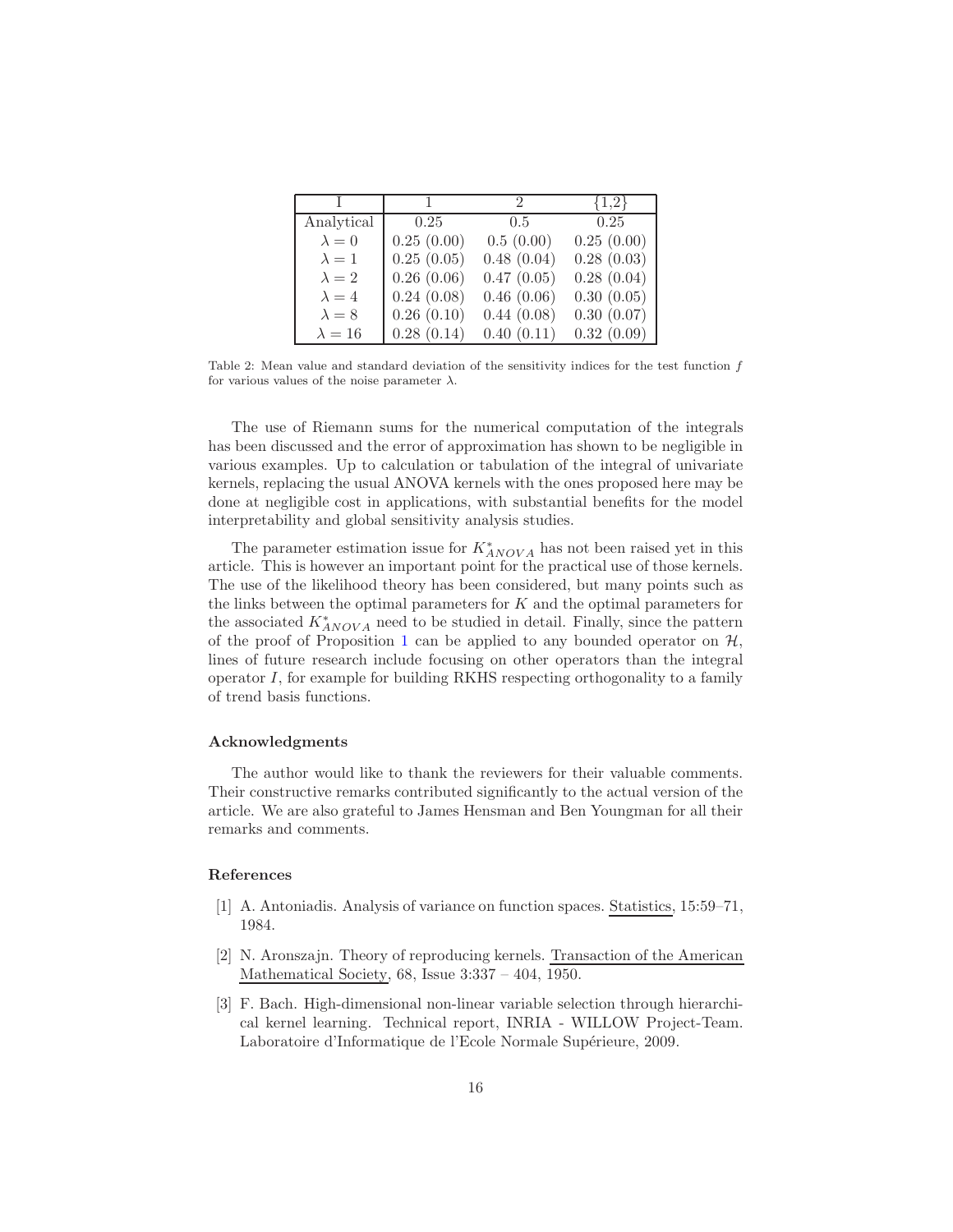- <span id="page-16-9"></span>[4] Alain Berlinet and Christine Thomas-Agnan. Reproducing kernel Hilbert spaces in probability and statistics. Kluwer Academic Publishers, 2004.
- <span id="page-16-13"></span>[5] W. Chen, R. Jin, and A. Sudjianto. Analytical variance-based global sensitivity analysis in simulation-based design under uncertainty. Journal of mechanical design, 127, 2005.
- <span id="page-16-10"></span>[6] David Duvenaud, Hannes Nickisch, and Carl Edward Rasmussen. Additive Gaussian processes. In Advances in Neural Information Processing Systems 25, pages 1–8, Granada, Spain, December 2011.
- <span id="page-16-4"></span>[7] B. Efron and C. Stein. The jackknife estimate of variance. The Annals of Statistics, 9:586–596, 1981.
- <span id="page-16-2"></span>[8] C. Gu. Smoothing spline ANOVA models. Springer Verlag, 2002.
- <span id="page-16-8"></span>[9] S.R. Gunn and J.S. Kandola. Structural modelling with sparse kernels. Machine learning, 48:137–163, 2002.
- <span id="page-16-3"></span>[10] P. Krée. Produits tensoriels complétés d'espaces de Hilbert. Séminaire Paul Krée, Vol 1:No. 7, 1974–1975.
- <span id="page-16-14"></span>[11] Y. Lin and H.H. Zhang. Component selection and smoothing in multivariate nonparametric regression. The Annals of Statistics, 34:2272–2297, 2006.
- <span id="page-16-0"></span>[12] A. Marrel, B. Iooss, B. Laurent, and O. Roustant. Calculations of sobol indices for the gaussian process metamodel. Reliability Engineering & System Safety, 94:742–751, 2009.
- <span id="page-16-6"></span>[13] C.E. Rasmussen and C. Williams. Gaussian Processes for Machine Learning. MIT Press, 2006.
- <span id="page-16-11"></span>[14] A Saltelli, K. Chan, and E. Scott. Sensitivity analysis. Wiley Series in Probability and Statistics, 2000.
- <span id="page-16-1"></span>[15] A. Saltelli, M. Ratto, T. Andres, F. Campolongo, J. Cariboni, D. Gatelli, M. Saisana, and S. Tarantola. Global sensitivity analysis: the primer. Wiley Online Library, 2008.
- <span id="page-16-12"></span>[16] T.J. Santner, B.J. Williams, and W. Notz. The design and analysis of computer experiments. Springer Series in Statistics, 2003.
- <span id="page-16-5"></span>[17] I.M. Sobol. Global sensitivity indices for nonlinear mathematical models and their monte carlo estimates. Mathematics and Computers in Simulation, 55:271–280, 2001.
- <span id="page-16-7"></span>[18] Mark O. Stitson, Alex Gammerman, Vladimir Vapnik, Volodya Vovk, Chris Watkins, and Jason Weston. Support vector regression with ANOVA decomposition kernels. Technical report, Royal Holloway , University of London, 1997.